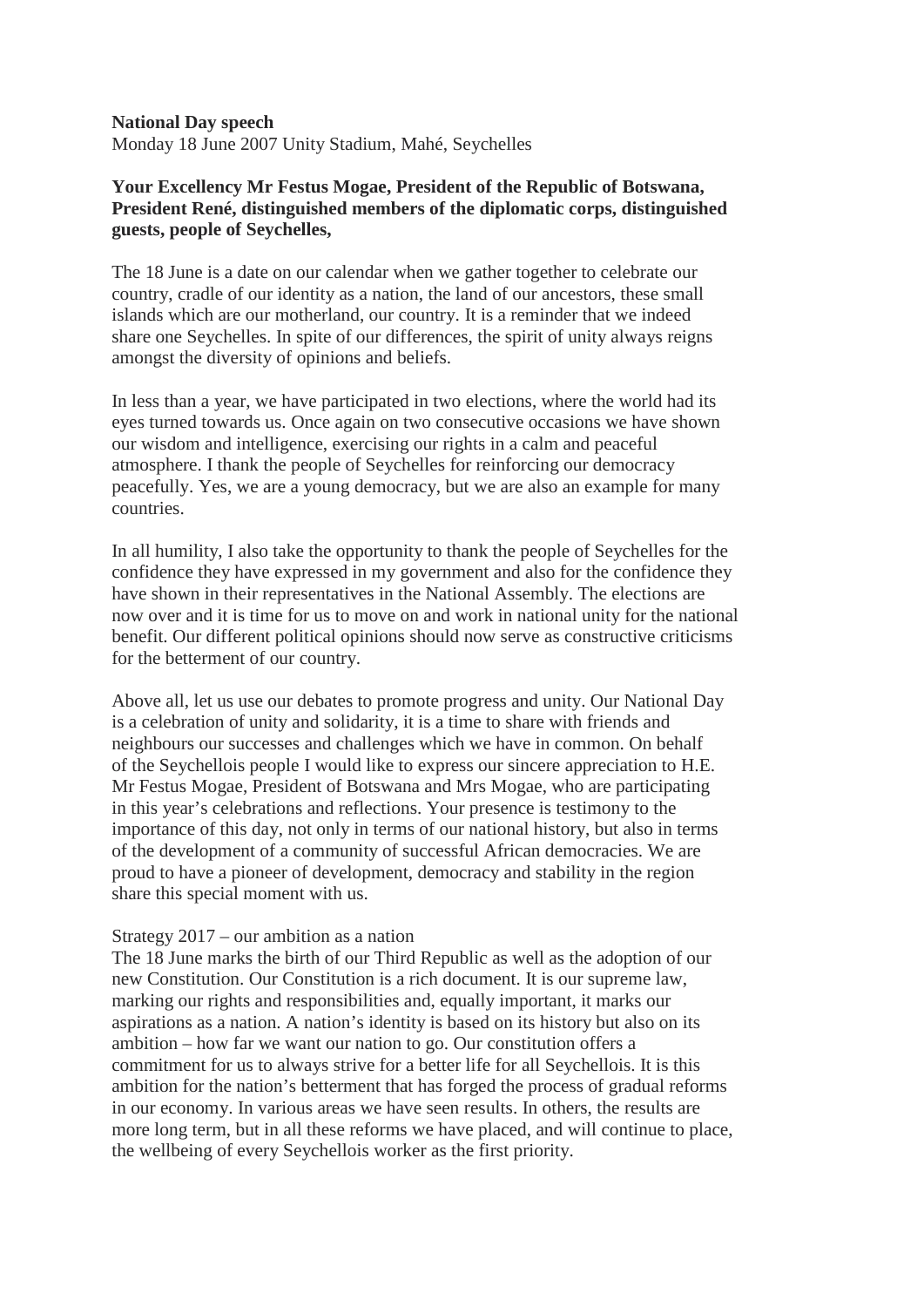Transforming the way Seychelles works: People of Seychelles, we are transforming the way we work. It implies a strategy which brings along transformations in various ways. Firstly, we are transforming the way the country works; where necessary, we will undertake several reforms in government departments. These changes will be announced next month and they aim at creating a more efficient civil service which brings government closer to the people. We are creating conditions for everybody to participate in wealth creation for themselves and their families. We are placing the economic tools in the hands of our workforce. Let us use these opportunities responsibly.

Empowering the districts – The focal point in our development: Secondly, as announced during my last State-of-the-Nation address, we are empowering the districts. We want our districts to be vibrant centres for our people's development. They need to have more power to be able to assist their people more efficiently and faster. The focal point for our national development is the district

and, where necessary, we will reinforce its role and responsibilities. This will, in turn, improve the quality of lives for our families. I wish to see better all-round participation, including increased participation in decision making. Empowering our districts is also a key factor in our efforts to eliminate social ills in our country. We are all aware of the damage that substance abuse such as illegal drugs, does to its victims, especially the youth. It is sad to note that drug traffickers continue to rob our youth of their innocence and future. We need several weapons to combat these issues – including treatment, prevention and increased coordinated effort among the different law enforcement agencies. I call on all to join me in condemning these practices and banishing them from our communities.

We need to improve and promote the implementation of social programmes, including through the promotion of improved lifestyle choices, through sports, cultural activities as well as good neighbourliness. Our communities are our families. And families need the right support in our districts.

In last year's Budget address, I announced the construction of 10 new day-care centres in the districts. The construction of these day-care centres is due to start later this year. In addition, my government will establish a procedure to subsidise the cost for these daycare services. This will further enhance family life, help mothers who are in employment and also create employment in the districts. In the context of increased support to families as the core of a community, I have also decided to increase maternity leave from 12 weeks to 14 weeks. This will take effect from 1 January 2008.

Businesses have a responsibility towards the community. Each development project should have a social corporate component to improve the lives of people in the community in which it is situated.

Allow me also to take a moment to speak briefly on the subject of cleanliness and the environment in our country. The Seychellois have always been known for being environmentally conscious, for their cleanliness, their sense of pride and simplicity of living. It is a sad reality that the beauty of our country is being scarred by the increasing amount of litter everywhere. Waste is being thrown away with no concern for its effect on our neighbourhoods or on public health. We must reverse this trend. The authorities concerned in the Department of Environment will be reorganised more efficiently. Measures will be taken to ensure that the law is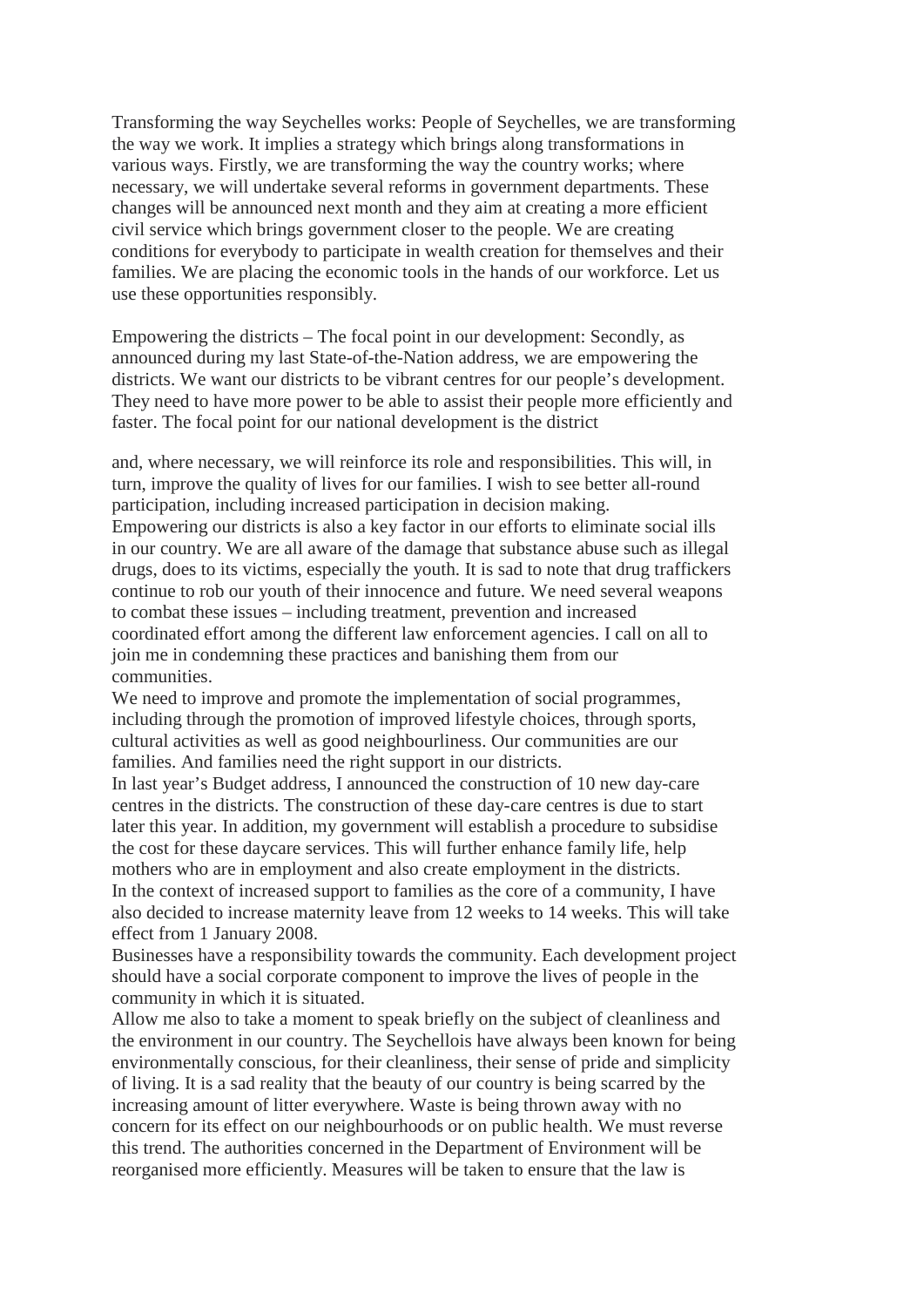enforced. The police will ensure that those who do not respect the laws relating to littering are prosecuted. Serious action will also be taken against those who behave indecently in public. All citizens should take on their responsibility. Let us show the appropriate respect for ourselves and others.

Let us also join forces to enhance the beauty of our small capital. We are actually in the process of working on a new plan for the development of Victoria. We should protect and promote its heritage while also ensuring that it becomes the modern commercial centre that we need for our future development.

Better services – efficiency above all: The third transformation that we are witnessing is in our approach regarding services in general. We are developing our resources in such a way as to bring services closer to our people — a government at the service of the people. Our commitment is to efficiency above all.

We have made a commitment to build 5,000 houses in the next five years. We are making it happen! We have given a commitment to improve health services at all levels. We are making it happen!

Economic empowerment: Our fourth transformation, and possibly the most visible one, is in our economy. It's a transformation already underway, but with still a long road ahead. Our strategy for 2017 has given the commitment of my government to double GDP in the next 10 years. This may seem to be a great challenge. But looking at our economic performance, we can see the road being mapped out. In 2005 we were able to achieve growth of 1.2%, consolidated in 2006 at a rate of 5.3%. The reforms introduced in the last three years are ensuring that our economy continues to grow. We are working hard to bring about a sustained annual growth rate of 8%, which will ensure we meet our objective of doubling GDP. Direct investment continues to rise – the 2006 figures are 48% above those of 2005, and we expect a further rise of 40% in 2007. Less than 3% of the population are unemployed. These successes enable us to put more emphasis at this point on participation in wealth creation. All Seychellois are getting opportunities to work for their share of the wealth our country generates.

The tourism sector is performing well – to date arrivals are up 17% over 2006. The revenue generated by tourism is also rising and we are expecting an annual rise of 10% in tourism earnings. However, we need to work hard to increase the stakeholding of Seychellois businesses in the sector. Reforms will be undertaken soon to ensure that all investment concessions are applied across the board, and in the same way. This means that small Seychellois-owned hotels are set to benefit in the same way as a large five-star hotel.

A fishing and seafaring tradition is in our blood. And we can build further on this tradition. We can develop new products and research new markets. Our fish is among the best in the world in terms of quality, and we are positioning ourselves on quality. We are developing a Seychelles brand to enhance its value. We are constantly improving our small regional ports to encourage the rise of entrepreneur fishermen. Yes, we can sail much further in terms of our fisheries.

Financial services are the third pillar of our economy which are continuing to grow. We have true potential to be a regional financial and banking centre. We have already established our reputation as a dependable jurisdiction in the offshore sector. We also intend soon to develop an institute for training in the banking sector to improve the participation of young Seychellois in the expansion of this sector. We aim to further develop the entrepreneurial spirit in our country, and to do so we need to give attention to our small business roots. Small businesses are coming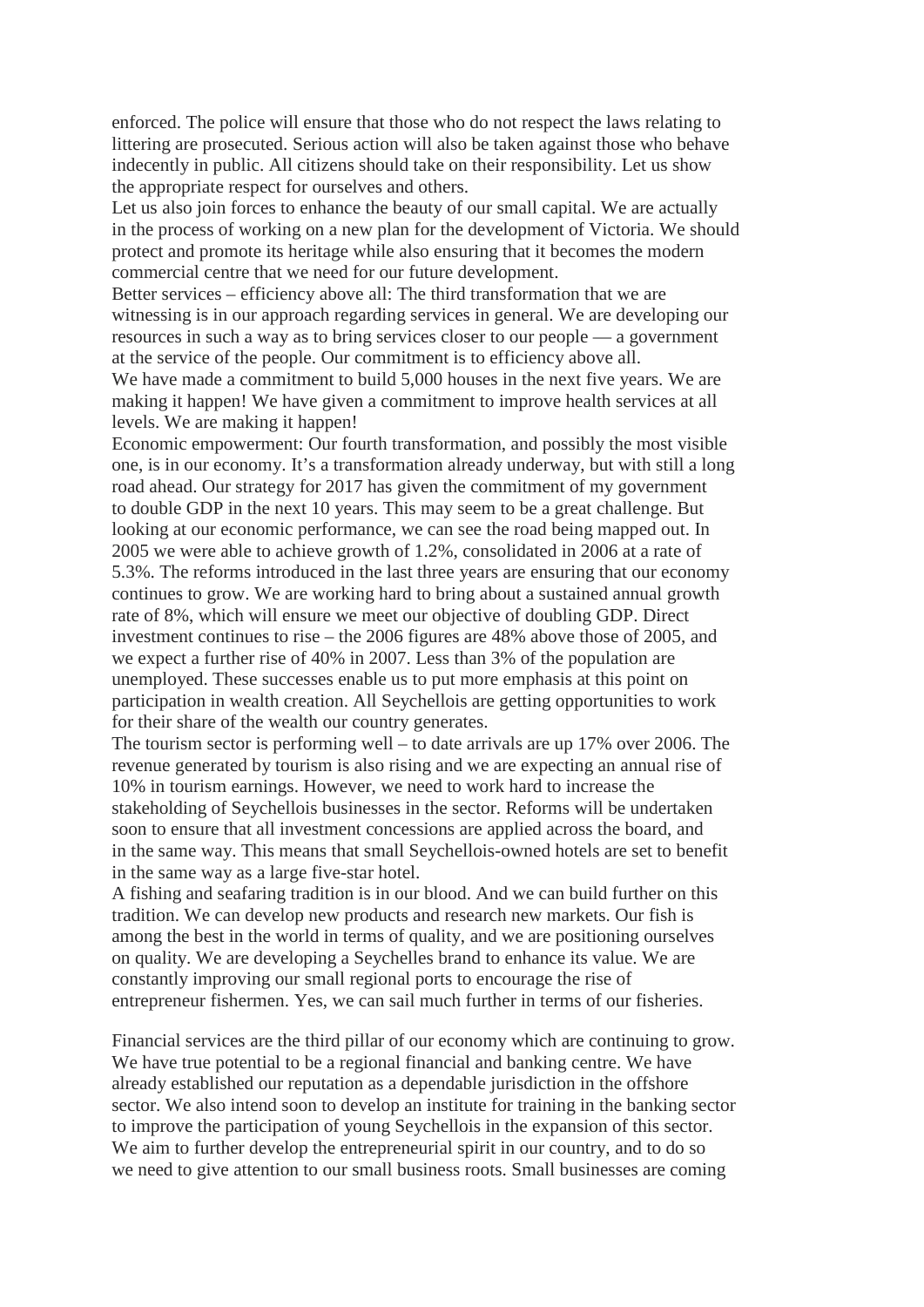up all over our country. But there are also many more opportunities to be taken. We are developing several measures to facilitate this, for example:

1. The same benefits for all companies - no matter what size;

2. SIB to take all application procedures under its umbrella – eliminating the need for days spent traipsing around Victoria between the various authorities;

3. Certain categories of business reserved only for Seychellois;

4. Reducing the cost of doing business.

Currently in Victoria, many opportunities exist for business development, but rents are often exorbitant. This is a barrier for the development of small businesses. We need innovative business models in our capital to make it more vibrant.

It is my government's intention to build, in collaboration with the Pension Fund, several buildings in Victoria and other strategic locations, to provide business spaces at affordable rents. Let us give Victoria the full commercial scope it deserves! Small businesses are the motor that will enable our economy to continue to grow, and accelerate its rate. They can also ensure the participation rate that is so essential to the success of our strategy.

Through the cottage industries project, we have seen a lot of the creativity and the entrepreneurial spirit that exist in our country, but which do not always show themselves. The women of Seychelles, particularly, have been pioneers in this area, and they have created new openings and opportunities. I salute them today in their efforts to improve the lives of their families and fellow countrymen. The structure of the disbursement of concessionary loans is also being reviewed to enhance its effectiveness and rapidity in disbursement – this includes YES loans, small businesses and cottage industries. The money available in this fund will be increased, allowing the cottage industry start-up loan to be increased from R10,000 to R25,000.

I can also see great potential in the arts in our country. We are seeing an explosion of music, culture, art and dance that has taken over our country. Our music and culture are truly alive! Our cultural industries can also take their place on our economic platform. Many of our artistes have already made an impact internationally. Many more have the potential and the talent. A special credit facility will also be made available for all artistes (with loans up to R50,000) under the auspices of the National Arts Council.

Our general programme for the promotion of business is based on simplicity and efficiency. The same principle applies in the creation of the new revenue authority in charge of collecting government dues. Tax reform through this authority will also allow us to take certain measures relating to the cost of living.

A more efficient revenue system will allow us to reduce the social security contribution by each individual. This means more money in the pockets of each Seychellois at the end of the month!

Seychellois brothers and sisters, a small liberalised economy can always lead to risks of rises in costs of living when there is a lack of competition. Consumers deserve good-quality products at reasonable prices. It is my hope that increased competition will continue to improve conditions for our consumers and, in this light, we will continue to promote the establishment of more supermarkets in our country.

Our strategy for the next 10 years is founded on the principle of work. We have been blessed with one of the most beautiful countries on earth. But it is only through our hard work that we will be able to derive benefits from our good fortune. My government and I will continue to provide opportunities for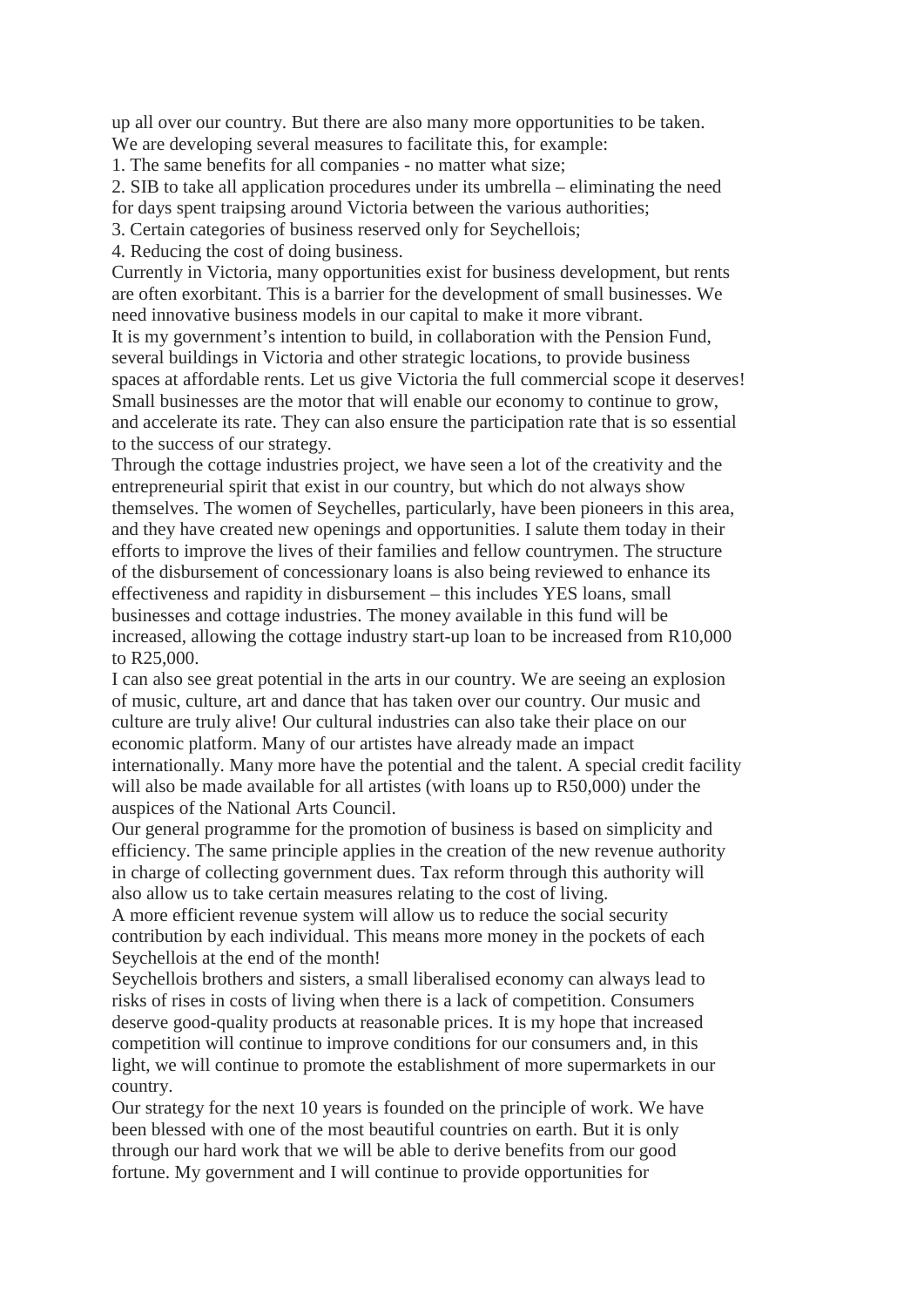Seychellois to work to create wealth for themselves and their country. I believe in Seychelles.

Recently we have learnt of the possibility of our natural beauty being complemented by possible reserves of oil and natural gas. Our potential as an oil exporter is there. We are not in the habit, however, of counting chickens before they are hatched! Seypec has worked hard over the last 10 years to establish itself as a force in the region with a net value estimated in millions of dollars. We have to continue to look at the sector as a whole and reinforce the development of our tanker fleet, increase our possibilities for stocking, bunkering and re-export. We will not simply allow our potential to remain dormant.

Building a knowledge-based society: All the transformations I have mentioned will allow us to achieve our goal. But we need to drive those transformations. It will happen only with the development of our most important resource – our human resource. We need to have continuous training for the young generation that will take our country forward, both in the private sector and in government. That is why I have decided to launch a scheme of Young Leaders in order to identify young graduates with the potential to become leaders and innovators. Under the scheme, which will be in the President's Office, young graduates who are identified as

having the right potential will receive mentoring and training. They will acquire the necessary experience to prepare themselves to take up key positions in our country. Youth of Seychelles, we are entrusting the future of our people into your hands. And the future starts today! Our country has to become a knowledge- based society. The process will increase productivity and add value to the work of the Seychellois. We see already that the rate of employment creation is outpacing our capacity to fill all the job vacancies. In our country today we have employment opportunities for all Seychellois who want to work.

The Seychelles Strategy 2017 will require a lot more manpower, and even more qualified personnel. As a consequence, we have to implement a shift in our tertiary education system. We have to facilitate advanced studies for a larger number of our people. Our ambition is to train our people, for them to become modern professionals and to assume their responsibilities at all levels, in the technical as well as in the management areas. We today have one of the most educated workforces in the region. Our ambition is to do better still.

We have reached the stage in our development where we have to take bold and daring decisions to take Seychelles and the Seychellois to the next level. The times have changed from when we said that Seychelles was too small to have a university. Our Seychelles may be small in size, but we have grown. We have grown in maturity, we have grown as a people, and we have grown in our capacity. Today, we resolve to develop this capacity further. We will set up a foundation to create a Seychelles university. The foundation will comprise local and international partners to develop a high-level institution of training for Seychellois, as well as foreigners. Our university will develop centres of excellence, for example, for studies in the environmental, tourism, maritime and financial services sectors. This is what I want to achieve for the people of Seychelles. This is my wish for our people. I call on all our people to rally behind this cause. Young people of Seychelles, this is the future I am offering you!

People of Seychelles, on the occasion of the celebration of our National Day today, let us spare one moment to appreciate this blessed country which God has given us. Let us continue to safeguard and promote the peace and stability which have